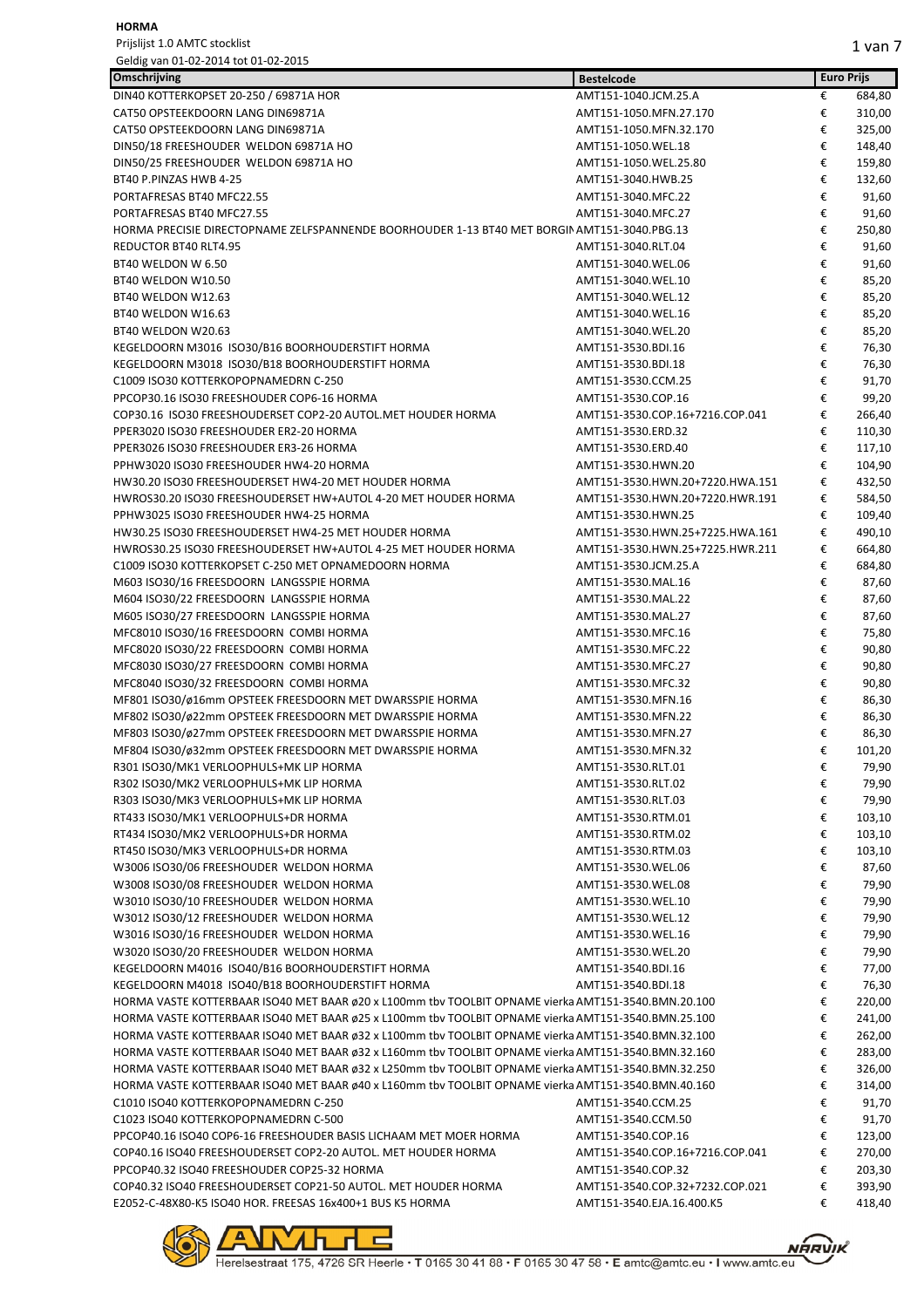| Omschrijving                                                                             | <b>Bestelcode</b>               |   | <b>Euro Prijs</b> |
|------------------------------------------------------------------------------------------|---------------------------------|---|-------------------|
| E2014-C-48X80-G6 ISO40 HOR. FREESAS 22x400+1 BUS G6 HORMA                                | AMT151-3540.EJA.22.400.G6       | € | 433,90            |
| E2014-C-48X80-K5 ISO40 HOR. FREESAS 22x400+1 BUS K5 HORMA                                | AMT151-3540.EJA.22.400.K5       | € | 433,90            |
| E2015-C-48X80-G6 ISO40 HOR. FREESAS 22x500+1 BUS G6 HORMA                                | AMT151-3540.EJA.22.500.G6       | € | 479,20            |
| E2015-C-48X80-K5 ISO40 HOR. FREESAS 22x500+1 BUS K5 HORMA                                | AMT151-3540.EJA.22.500.K5       | € | 479,20            |
| E2018-C-48X80-G6 ISO40 HOR. FREESAS 27x400+1 BUS G6 HORMA                                | AMT151-3540.EJA.27.400.G6       | € | 456,50            |
| E2018-C-48X80-K5 ISO40 HOR. FREESAS 27x400+1 BUS K5 HORMA                                | AMT151-3540.EJA.27.400.K5       | € | 456,50            |
| E2019-C-48X80-K5 ISO40 HOR. FREESAS 27x500+1 BUS K5 HORMA                                | AMT151-3540.EJA.27.500.K5       | € | 509,60            |
| E2021-C-48X80-K5 ISO40 HOR. FREESAS 32x400+1 BUS K5 HORMA                                | AMT151-3540.EJA.32.400.K5       | € | 464,30            |
| E2022-C-48X80-K5 ISO40 HOR. FREESAS 32x500+1 BUS K5 HORMA                                | AMT151-3540.EJA.32.500.K5       | € | 532,30            |
| E2025-C-48X80-K5 ISO40 HOR. FREESAS 40x400+1 BUS K5 HORMA                                | AMT151-3540.EJA.40.400.K5       | € | 616,30            |
| E2026-C-48X80-K5 ISO40 HOR. FREESAS 40x500+1 BUS K5 HORMA                                | AMT151-3540.EJA.40.500.K5       | € | 692,10            |
| E2052-D-48X80-K5 ISO40 HOR. FREESAS 16x400+2 BUS K5 HORMA                                | AMT151-3540.EJB.16.400.K5       | € | 418,40            |
| E2014-D-48X80-G6 ISO40 HOR. FREESAS 22x400+2 BUS G6 HORMA                                | AMT151-3540.EJB.22.400.G6       | € | 433,90            |
| E2014-D-48X80-K5 ISO40 HOR. FREESAS 22x400+2 BUS K5 HORMA                                | AMT151-3540.EJB.22.400.K5       | € | 433,90            |
| E2015-D-48X80-G6 ISO40 HOR. FREESAS 22x500+2 BUS G6 HORMA                                | AMT151-3540.EJB.22.500.G6       | € | 479,20            |
| E2015-D-48X80-K5 ISO40 HOR. FREESAS 22x500+2 BUS K5 HORMA                                | AMT151-3540.EJB.22.500.K5       | € | 479,20            |
| E2018-D-48X80-G6 ISO40 HOR. FREESAS 27x400+2 BUS G6 HORMA                                | AMT151-3540.EJB.27.400.G6       | € | 456,50            |
| E2018-D-48X80-K5 ISO40 HOR. FREESAS 27x400+2 BUS K5 HORMA                                | AMT151-3540.EJB.27.400.K5       | € | 456,50            |
| E2019-D-48X80-K5 ISO40 HOR. FREESAS 27x500+2 BUS K5 HORMA                                | AMT151-3540.EJB.27.500.K5       | € | 509,60            |
| E2021-D-48X80-K5 ISO40 HOR. FREESAS 32x400+2 BUS K5 HORMA                                | AMT151-3540.EJB.32.400.K5       | € | 464,30            |
| E2022-D-48X80-K5 ISO40 HOR. FREESAS 32x500+2 BUS K5 HORMA                                | AMT151-3540.EJB.32.500.K5       | € | 532,30            |
| E2025-D-48X80-K5 ISO40 HOR. FREESAS 40x400+2 BUS K5 HORMA                                | AMT151-3540.EJB.40.400.K5       | € | 616,30            |
| E2026-D-48X80-K5 ISO40 HOR. FREESAS 40x500+2 BUS K5 HORMA                                | AMT151-3540.EJB.40.500.K5       | € | 692,10            |
| PPER4020 ISO40 FREESHOUDER ER2-20 HORMA                                                  | AMT151-3540.ERD.32              | € | 110,30            |
| PPER4026 ISO40 FREESHOUDER ER3-26 HORMA                                                  | AMT151-3540.ERD.40              | € | 117,10            |
| PPHW4020 ISO40 FREESHOUDER HW4-20 HORMA                                                  | AMT151-3540.HWN.20              | € | 104,90            |
| HW40.20 ISO40 FREESHOUDERSET HW4-20 MET HOUDER HORMA                                     | AMT151-3540.HWN.20+7220.HWA.151 | € | 435,00            |
| HWROS40.20 ISO40 FREESHOUDERSET HW+AUTOL 4-20 MET HOUDER HORMA                           | AMT151-3540.HWN.20+7220.HWR.191 | € | 584,50            |
| PPHW4025 ISO40 FREESHOUDER HW4-25 HORMA                                                  | AMT151-3540.HWN.25              | € | 109,40            |
| HW40.25 ISO40 FREESHOUDERSET HW4-25 MET HOUDER HORMA                                     | AMT151-3540.HWN.25+7225.HWA.161 | € | 490,10            |
| HWROS40.25 ISO40 FREESHOUDERSET HW+AUTOL 4-25 MET HOUDER HORMA                           | AMT151-3540.HWN.25+7225.HWR.211 | € | 664,80            |
| PPHW4032 ISO40 FREESHOUDER HW6-32 HORMA                                                  | AMT151-3540.HWN.32              | € | 154,80            |
| HW40.32 ISO40 FREESHOUDERSET HW6-32 MET HOUDER HORMA                                     | AMT151-3540.HWN.32+7232.HWA.151 | € | 619,90            |
| HWROS40.32 ISO40 FREESHOUDERSET HW+AUTOL 6-32 MET HOUDER HORMA                           | AMT151-3540.HWN.32+7232.HWR.211 | € | 916,70            |
| C1010 ISO40 KOTTERKOPSET C-250 MET OPNAMEDOORN HORMA                                     | AMT151-3540.JCM.25.A            | € | 684,80            |
| C1023 ISO40 KOTTERKOPSET C-500 MET OPNAMEDOORN HORMA                                     | AMT151-3540.JCM.50              | € | 1.787,00          |
| M606 ISO40/16 FREESDOORN LANGSSPIE HORMA                                                 | AMT151-3540.MAL.16              | € | 87,60             |
| M607 ISO40/22 FREESDOORN LANGSSPIE HORMA                                                 | AMT151-3540.MAL.22              | € | 87,60             |
| M608 ISO40/27 FREESDOORN LANGSSPIE HORMA                                                 | AMT151-3540.MAL.27              | € | 87,60             |
| M609 ISO40/32 FREESDOORN LANGSSPIE HORMA                                                 | AMT151-3540.MAL.32              | € | 87,60             |
| M610 ISO40/40 FREESDOORN LANGSSPIE HORMA                                                 | AMT151-3540.MAL.40              | € | 95,30             |
| MFC8070 ISO40/16 FREESDOORN COMBI HORMA                                                  | AMT151-3540.MFC.16              | € | 99,00             |
| MFC8080 ISO40/22 FREESDOORN COMBI HORMA                                                  | AMT151-3540.MFC.22              | € | 99,00             |
| MFC8090 ISO40/27 FREESDOORN COMBI HORMA                                                  | AMT151-3540.MFC.27              | € | 99,00             |
| MFC8100 ISO40/32 FREESDOORN COMBI HORMA                                                  | AMT151-3540.MFC.32              | € | 99,00             |
| MFC8110 ISO40/40 FREESDOORN COMBI HORMA                                                  | AMT151-3540.MFC.40              | € | 117,10            |
| MF807 ISO40/ø16mm OPSTEEK FREESDOORN MET DWARSSPIE HORMA                                 | AMT151-3540.MFN.16              | € | 86,30             |
| MF808 ISO40/ø22mm OPSTEEK FREESDOORN MET DWARSSPIE HORMA                                 | AMT151-3540.MFN.22              | € | 71,40             |
| MF809 ISO40/ø27mm OPSTEEK FREESDOORN MET DWARSSPIE HORMA                                 | AMT151-3540.MFN.27              | € | 86,30             |
| MF810 ISO40/ø32mm OPSTEEK FREESDOORN MET DWARSSPIE HORMA                                 | AMT151-3540.MFN.32              | € | 103,10            |
| MF811 ISO40/ø40mm OPSTEEK FREESDOORN MET DWARSSPIE HORMA                                 | AMT151-3540.MFN.40              | € | 114,40            |
|                                                                                          | AMT151-3540.PPG.32              | € |                   |
| P926 ISO40/32 FREESDOORN BOUTM. VLAKFR. HO<br>P927 ISO40/40 FREESDOORN BOUTM. VLAKFR. HO |                                 | € | 203,30<br>203,30  |
|                                                                                          | AMT151-3540.PPG.40              |   |                   |
| R303-1 ISO40/MK1 VERLOOPHULS+MK LIP HORMA                                                | AMT151-3540.RLT.01              | € | 82,20             |
| R304 ISO40/MK2 VERLOOPHULS+MK LIP HORMA                                                  | AMT151-3540.RLT.02              | € | 82,20             |
| R305 ISO40/MK3 VERLOOPHULS+MK LIP HORMA                                                  | AMT151-3540.RLT.03              | € | 68,20             |
| R306 ISO40/MK4 VERLOOPHULS+MK LIP HORMA                                                  | AMT151-3540.RLT.04              | € | 72,60             |
| R206 ISO40/ISO30 VERMINDERINGSHULS+DR HORMA                                              | AMT151-3540.RTI.30              | € | 114,40            |
| RT435 ISO40/MK1 VERLOOPHULS+DR HORMA                                                     | AMT151-3540.RTM.01              | € | 103,10            |
| RT436 ISO40/MK2 VERLOOPHULS+DR HORMA                                                     | AMT151-3540.RTM.02              | € | 103,10            |
| RT437 ISO40/MK3 VERLOOPHULS+DR HORMA                                                     | AMT151-3540.RTM.03              | € | 103,10            |
| RT452 ISO40/MK4 VERLOOPHULS+DR HORMA                                                     | AMT151-3540.RTM.04              | € | 114,40            |
| W4006 ISO40/06 FREESHOUDER WELDON HORMA                                                  | AMT151-3540.WEL.06              | € | 91,70             |
| W4008 ISO40/08 FREESHOUDER WELDON HORMA                                                  | AMT151-3540.WEL.08              | € | 85,80             |
| W4010 ISO40/10 FREESHOUDER WELDON HORMA                                                  | AMT151-3540.WEL.10              | € | 85,80             |
| W4012 ISO40/12 FREESHOUDER WELDON HORMA                                                  | AMT151-3540.WEL.12              | € | 85,80             |
| W4016 ISO40/16 FREESHOUDER WELDON HORMA                                                  | AMT151-3540.WEL.16              | € | 85,80             |



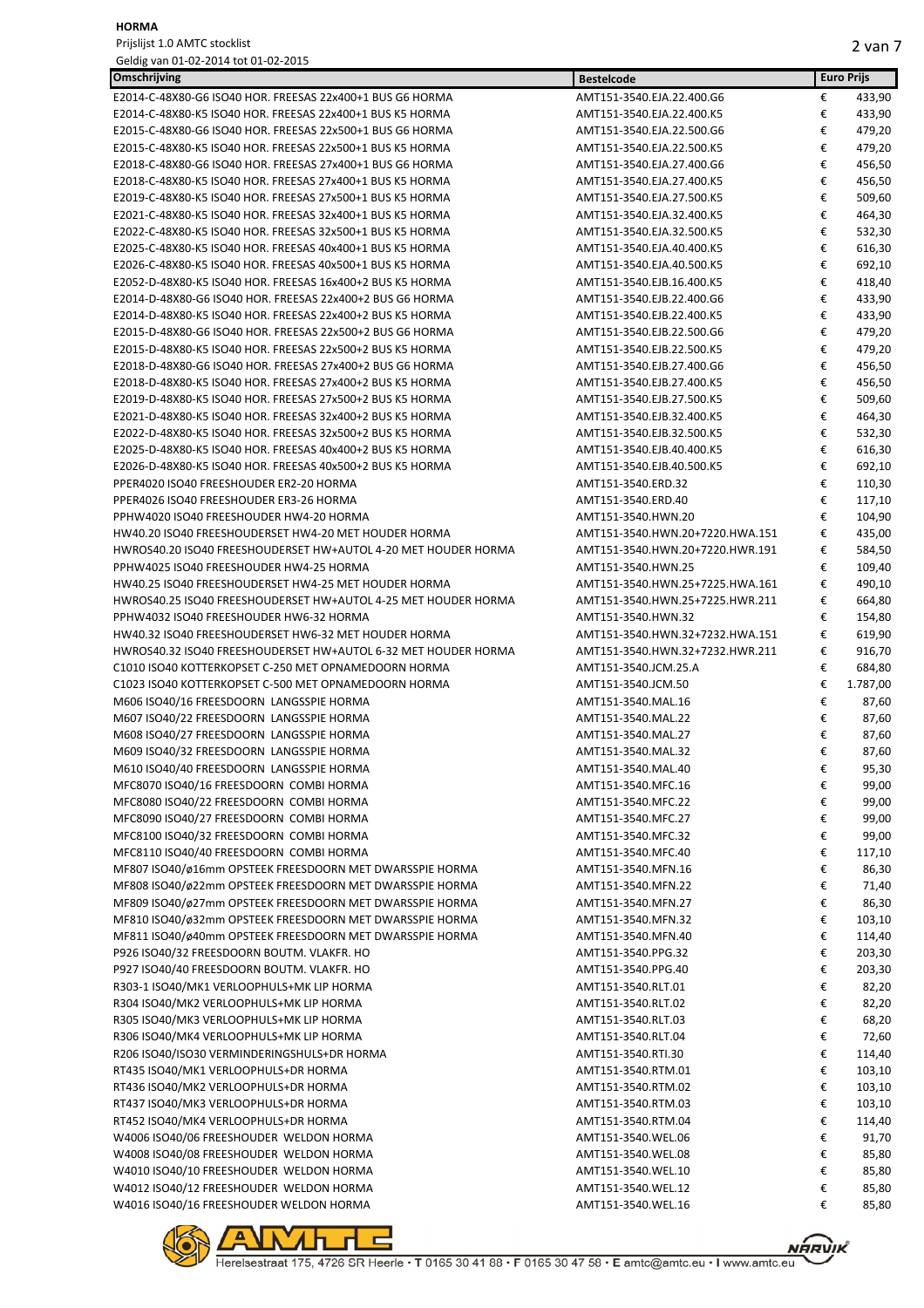| Omschrijving                                                                                                         | <b>Bestelcode</b>                                     |        | <b>Euro Prijs</b> |
|----------------------------------------------------------------------------------------------------------------------|-------------------------------------------------------|--------|-------------------|
| W4018 ISO40/18 FREESHOUDER WELDON HORMA                                                                              | AMT151-3540.WEL.18                                    | €      | 108,50            |
| W4020 ISO40/20 FREESHOUDER WELDON HORMA                                                                              | AMT151-3540.WEL.20                                    | €      | 85,80             |
| W4025 ISO40/25 FREESHOUDER WELDON HORMA                                                                              | AMT151-3540.WEL.25                                    | €      | 103,10            |
| W4032 ISO40/32 FREESHOUDER WELDON HORMA                                                                              | AMT151-3540.WEL.32                                    | €      | 108,50            |
| KEGELDOORN M5016 ISO50/B16 BOORHOUDERSTIFT HORMA                                                                     | AMT151-3550.BDI.16                                    | €      | 106,70            |
| KEGELDOORN M5018 ISO50/B18 BOORHOUDERSTIFT HORMA                                                                     | AMT151-3550.BDI.18                                    | €      | 106,70            |
| C1011 ISO50 KOTTERKOPOPNAMEDRN C-250                                                                                 | AMT151-3550.CCM.25                                    | €      | 103,10            |
| C1024 ISO50 KOTTERKOPOPNAMEDRN C-500                                                                                 | AMT151-3550.CCM.50                                    | €      | 103,10            |
| PPCOP50.16 ISO50 FREESHOUDER COP6-16 HORMA                                                                           | AMT151-3550.COP.16                                    | €      | 151,20            |
| COP50.16 ISO50 FREESHOUDERSET COP2-20 AUTOL. MET HOUDER HORMA                                                        | AMT151-3550.COP.16+7216.COP.045                       | €      | 319,50            |
| PPCOP50.32 ISO50 FREESHOUDER COP25-32 HORMA<br>COP50.32 ISO50 FREESHOUDERSET COP21-50 AUTOL. MET HOUDER HORMA        | AMT151-3550.COP.32<br>AMT151-3550.COP.32+7232.COP.021 | €<br>€ | 222,90<br>413,00  |
| E2034-C-48X80-K5 ISO50 HOR. FREESAS 32x500+1 BUS K5 HORMA                                                            | AMT151-3550.EJA.32.500.K5                             | €      | 692,10            |
| E2034-D-48X80-K5 ISO50 HOR. FREESAS 32x500+2 BUS K5 HORMA                                                            | AMT151-3550.EJB.32.500.K5                             | €      | 692,10            |
| PPER5020 ISO50 FREESHOUDER ER2-20 HORMA                                                                              | AMT151-3550.ERD.32                                    | €      | 162,50            |
| PPER5026 ISO50 FREESHOUDER ER3-26 HORMA                                                                              | AMT151-3550.ERD.40                                    | €      | 170,20            |
| PPHW5025 ISO50 FREESHOUDER HW4-25 HORMA                                                                              | AMT151-3550.HWN.25                                    | €      | 170,20            |
| HW50.25 ISO50 FREESHOUDERSET HW4-25 MET HOUDER HORMA                                                                 | AMT151-3550.HWN.25+7225.HWA.161                       | €      | 559,10            |
| HWROS50.25 ISO50 FREESHOUDERSET HW+AUTOL 4-25 MET HOUDER HORMA                                                       | AMT151-3550.HWN.25+7225.HWR.215                       | €      | 749,20            |
| PPHW5032 ISO50 FREESHOUDER HW6-32 HORMA                                                                              | AMT151-3550.HWN.32                                    | €      | 173,80            |
| HW50.32 ISO50 FREESHOUDERSET HW6-32 MET HOUDER HORMA                                                                 | AMT151-3550.HWN.32+7232.HWA.151                       | €      | 639,00            |
| HWROS50.32 ISO50 FREESHOUDERSET HW+AUTOL 6-32 MET HOUDER HORMA                                                       | AMT151-3550.HWN.32+7232.HWR.211                       | €      | 935,70            |
| KOTTERKOP ISO50 SET C1011 C-250 MET OPNAMEDOORN HORMA                                                                | AMT151-3550.JCM.25.A                                  | €      | 715,20            |
| C1009 ISO30 KOTTERKOPSET ALLEEN KOFFER MET ACCESSOIRES                                                               | AMT151-3550.JCM.25A ALLEEN KOFFER MET A €             |        | 84,30             |
| C1024 ISO50 KOTTERKOPSET C-500 MET OPNAMEDOORN HORMA                                                                 | AMT151-3550.JCM.50                                    | €      | 1.787,00          |
| M611 ISO50/22 FREESDOORN LANGSSPIE HORMA                                                                             | AMT151-3550.MAL.22                                    | €      | 129,40            |
| M612 ISO50/27 FREESDOORN LANGSSPIE HORMA                                                                             | AMT151-3550.MAL.27                                    | €      | 129,40            |
| M613 ISO50/32 FREESDOORN LANGSSPIE HORMA                                                                             | AMT151-3550.MAL.32                                    | €      | 129,40            |
| M614 ISO50/40 FREESDOORN LANGSSPIE HORMA                                                                             | AMT151-3550.MAL.40                                    | €      | 137,10            |
| MFC8120 ISO50/22 FREESDOORN COMBI HORMA                                                                              | AMT151-3550.MFC.22                                    | €      | 139,80            |
| MFC8130 ISO50/27 FREESDOORN COMBI HORMA                                                                              | AMT151-3550.MFC.27                                    | €      | 139,80            |
| MFC8140 ISO50/32 FREESDOORN COMBI HORMA                                                                              | AMT151-3550.MFC.32                                    | €      | 139,80            |
| MFC8150 ISO50/40 FREESDOORN COMBI HORMA                                                                              | AMT151-3550.MFC.40                                    | €      | 154,80            |
| MFC8160 ISO50/50 FREESDOORN COMBI HORMA                                                                              | AMT151-3550.MFC.50                                    | €      | 196,50            |
| MF812 ISO50/ø22mm OPSTEEK FREESDOORN MET DWARSSPIE HORMA<br>MF813 ISO50/ø27mm OPSTEEK FREESDOORN MET DWARSSPIE HORMA | AMT151-3550.MFN.22<br>AMT151-3550.MFN.27              | €<br>€ | 136,20<br>126,60  |
| MF814 ISO50/ø32mm OPSTEEK FREESDOORN MET DWARSSPIE HORMA                                                             | AMT151-3550.MFN.32                                    | €      | 129,40            |
| MF815 ISO50/ø40mm OPSTEEK FREESDOORN MET DWARSSPIE HORMA                                                             | AMT151-3550.MFN.40                                    | €      | 129,40            |
| MF816 ISO50/ø50mm OPSTEEK FREESDOORN MET DWARSSPIE HORMA                                                             | AMT151-3550.MFN.50                                    | €      | 246,20            |
| P930 ISO50/40 FREESDOORN BOUTM. VLAKFR. HO                                                                           | AMT151-3550.PPG.40                                    | €      | 219,20            |
| P931 ISO50/50 FREESDOORN BOUTM. VLAKFR. HO                                                                           | AMT151-3550.PPG.50                                    | €      | 262,60            |
| P932 ISO50/60 FREESDOORN BOUTM. VLAKFR. HO                                                                           | AMT151-3550.PPG.60                                    | €      | 256,90            |
| R307 ISO50/MK2 VERLOOPHULS+MK LIP HORMA                                                                              | AMT151-3550.RLT.02                                    | €      | 131,20            |
| R308 ISO50/MK3 VERLOOPHULS+MK LIP HORMA                                                                              | AMT151-3550.RLT.03                                    | €      | 131,20            |
| R309 ISO50/MK4 VERLOOPHULS+MK LIP HORMA                                                                              | AMT151-3550.RLT.04                                    | €      | 131,20            |
| R310 ISO50/MK5 VERLOOPHULS+MK LIP HORMA                                                                              | AMT151-3550.RLT.05                                    | €      | 148,40            |
| R202 ISO50/ISO30 VERLOOPHULS+DR HORMA                                                                                | AMT151-3550.RPI.30                                    | €      | 132,10            |
| R203 ISO50/ISO40 VERLOOPHULS+DR HORMA                                                                                | AMT151-3550.RPI.40                                    | €      | 139,80            |
| R207 ISO50/ISO30 VERMINDERINGSHULS+DR H                                                                              | AMT151-3550.RTI.30                                    | €      | 156,10            |
| R208 ISO50/ISO40 VERMINDERINGSHULS+DR H                                                                              | AMT151-3550.RTI.40                                    | €      | 156,10            |
| RT438 ISO50/MK2 VERLOOPHULS+DR HORMA                                                                                 | AMT151-3550.RTM.02                                    | €      | 180,50            |
| RT439 ISO50/MK3 VERLOOPHULS+DR HORMA                                                                                 | AMT151-3550.RTM.03                                    | €      | 180,50            |
| RT440 ISO50/MK4 VERLOOPHULS+DR HORMA                                                                                 | AMT151-3550.RTM.04                                    | €      | 167,50            |
| RT455 ISO50/MK5 VERLOOPHULS+DR HORMA                                                                                 | AMT151-3550.RTM.05                                    | €      | 205,10            |
| KEGELDOORN B16-R8 1/2"-20 UNF BOORHOUDERSTIFT R8-B16 1/2"- 20 UNF                                                    | AMT151-3808.BDI.16                                    | €      | 91,00             |
| C1012 R8 KOTTERKOPOPNAMEDRN C-250                                                                                    | AMT151-3808.CCM.25                                    | €      | 91,70             |
| PPCOPR8.16 R8 FREESHOUDER COP6-16 HORMA                                                                              | AMT151-3808.COP.16                                    | €      | 129,00            |
| COPR8.16 R8 FREESHOUDERSET COP2-20 AUTOL. MET HOUDER HORMA<br>R8 FREESHOUDER HW4-20 HORMA                            | AMT151-3808.COP.16+7216.COP.041<br>AMT151-3808.HWN.20 | €<br>€ | 266,40<br>106,70  |
| HWR8.20 R8 FREESHOUDERSET HW4-20 MET HOUDER HORMA                                                                    | AMT151-3808.HWN.20+7220.HWA.151                       | €      | 500,00            |
| C1012 R8 KOTTERKOPSET C-250 MET OPNAMEDOORN HORMA                                                                    | AMT151-3808.JCM.25.A                                  | €      | 684,80            |
| R8/ø16mm OPSTEEK FREESDOORN MET DWARSSPIE HORMA                                                                      | AMT151-3808.MFN.16                                    | €      | 110,00            |
| R8/ø22mm OPSTEEK FREESDOORN MET DWARSSPIE HORMA                                                                      | AMT151-3808.MFN.22                                    | €      | 110,00            |
| R8/ø27mm OPSTEEK FREESDOORN MET DWARSSPIE HORMA                                                                      | AMT151-3808.MFN.27                                    | €      | 110,00            |
| R802 R8/MK2 VERLOOPHULS+MK LIP HORMA                                                                                 | AMT151-3808.RLT.02                                    | €      | 82,20             |
| R803 R8/MK3 VERLOOPHULS+MK LIP HORMA                                                                                 | AMT151-3808.RLT.03                                    | €      | 82,20             |
| R8 WELDON HOUDER 6 MM HORMA                                                                                          | AMT151-3808.WEL.06                                    | €      | 114,00            |



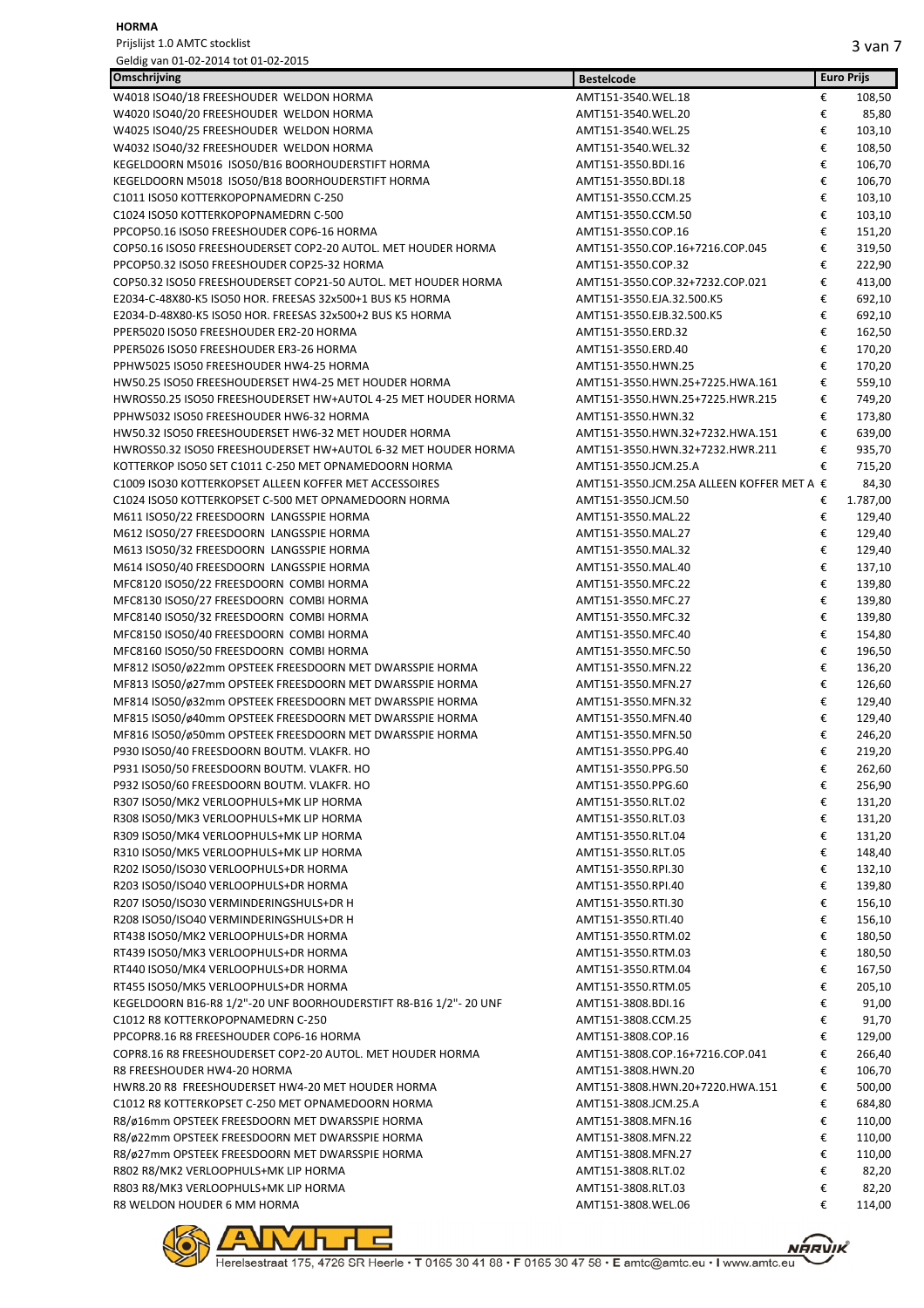| Omschrijving                                                                                   | <b>Bestelcode</b>                                     |   | <b>Euro Prijs</b> |
|------------------------------------------------------------------------------------------------|-------------------------------------------------------|---|-------------------|
| R8 WELDON HOUDER 8 MM HORMA                                                                    | AMT151-3808.WEL.08                                    | € | 114,00            |
| R8 WELDON HOUDER 10 MM HORMA                                                                   | AMT151-3808.WEL.10                                    | € | 114,00            |
| R8 WELDON HOUDER 12 MM HORMA                                                                   | AMT151-3808.WEL.12                                    | € | 114,00            |
| R8 WELDON HOUDER 16 MM HORMA                                                                   | AMT151-3808.WEL.16                                    | € | 114,00            |
| PPCOP2.16 MK-2 FREESHOUDER COP6-16 HORMA                                                       | AMT151-4002.COP.16                                    | € | 124,70            |
| COP2016 MK2 FREESHOUDERSET COP2-20 AUTOL. MET HOUDER HORMA                                     | AMT151-4002.COP.16+7216.COP.041                       | € | 262,80            |
| PPHW2.20 MK2 FREESHOUDER HW4-20 HORMA                                                          | AMT151-4002.HWN.20                                    | € | 104,90            |
| HW2.20 MK2 FREESHOUDERSET HW4-20 MET HOUDER HORMA                                              | AMT151-4002.HWN.20+7220.HWA.151                       | € | 431,60            |
| C1001 MK3 KOTTERKOPOPNAMEDOORN C-250+DR                                                        | AMT151-4003.CCM.25                                    | € | 91,70             |
| PPCOP3.16 MK-3 FREESHOUDER COP6-16 HORMA                                                       | AMT151-4003.COP.16                                    | € | 95,90             |
| COP3.16 MK3 FREESHOUDERSET COP2-20 AUTOL. MET HOUDER HORMA                                     | AMT151-4003.COP.16+7216.COP.041                       | € | 262,80            |
| PPHW3.20 MK3 FREESHOUDER HW3-20 HORMA                                                          | AMT151-4003.HWN.20                                    | € | 104,90            |
| HW3.20 MK3 FREESHOUDERSET HW4-20 MET HOUDER HORMA                                              | AMT151-4003.HWN.20+7220.HWA.151                       | € | 431,60            |
| HWROS3.20 MK3 FREESHOUDERSET HW+AUTOL 4-20 MET HOUDER HORMA                                    | AMT151-4003.HWN.20+7220.HWR.191                       | € | 584,10            |
| MK3 BASIS FREESHOUDER HW4-25 HORMA INCL MOER                                                   | AMT151-4003.HWN.25                                    | € | 129,30            |
| HW3.25 MK3 FREESHOUDERSET HW4-25 MET HOUDER HORMA                                              | AMT151-4003.HWN.25+7225.HWA.161                       | € | 500,10            |
| HWROS3.25 MK3 FREESHOUDERSET HW+AUTOL 4-25 MET HOUDER HORMA                                    | AMT151-4003.HWN.25+7225.HWR.211                       | € | 675,30            |
| C1001 MK3 KOTTERKOPSET C-250+DR MET OPNAMEDOORN HORMA                                          | AMT151-4003.JCM.25.A                                  | € | 684,80            |
| MFC7040 MK3/ø16mm COMBI OPSTEEK FREESDOORN met M12 aantrekdraad HORMA                          | AMT151-4003.MFC.16                                    | € | 104,20            |
| MFC7050 MK3/ø22mm COMBI OPSTEEK FREESDOORN met M12 aantrekdraad HORMA                          | AMT151-4003.MFC.22                                    | € | 125,70            |
| MFC7060 MK3/ø27mm COMBI OPSTEEK FREESDOORN met M12 aantrekdraad HORMA                          | AMT151-4003.MFC.27                                    | € | 125,70            |
| MK3/32 FREESDOORN COMBI HORMA                                                                  | AMT151-4003.MFC.32                                    | € | 125,70            |
| HORMA FREESHOUDER MK3 MET AANTREKDRAAD VOOR ER40 SPANTANGEN                                    | AMT151-4003ERD40                                      | € | 128,00            |
| C1003 MK4 KOTTERKOPOPNAMEDOORN C-250+DR                                                        | AMT151-4004.CCM.25                                    | € | 91,70             |
| C1020 MK4 KOTTERKOPOPNAMEDRN C-500+DR                                                          | AMT151-4004.CCM.50                                    | € | 103,10            |
| PPCOP4.16 MK-4 FREESHOUDER COP6-16 HORMA                                                       | AMT151-4004.COP.16                                    | € |                   |
| COP4.16 MK4 FREESHOUDERSET COP2-20 AUTOL. MET HOUDER HORMA                                     |                                                       | € | 124,70<br>262,80  |
| MK4 FREESHOUDER HW4-20 HORMA                                                                   | AMT151-4004.COP.16+7216.COP.041<br>AMT151-4004.HWN.20 | € |                   |
|                                                                                                |                                                       |   | 112,80            |
| HW4.20 MK4 FREESHOUDERSET HW4-20 MET HOUDER HORMA                                              | AMT151-4004.HWN.20+7220.HWA.151                       | € | 431,60            |
| HWROS4.20 MK4 FREESHOUDERSET HW+AUTOL 4-20 MET HOUDER HORMA                                    | AMT151-4004.HWN.20+7220.HWR.191                       | € | 584,10            |
| MK4 FREESHOUDER HW4-25 HORMA                                                                   | AMT151-4004.HWN.25                                    | € | 129,30            |
| HW4.25 MK4 FREESHOUDERSET HW4-25 MET HOUDER HORMA                                              | AMT151-4004.HWN.25+7225.HWA.161                       | € | 500,10            |
| HWROS4.25 MK4 FREESHOUDERSET HW+AUTOL 4-25 MET HOUDER HORMA                                    | AMT151-4004.HWN.25+7225.HWR.211                       | € | 675,30            |
| C1003 MK4 KOTTERKOPSET C-250+DR MET OPNAMEDOORN HORMA                                          | AMT151-4004.JCM.25.A                                  | € | 685,00            |
| C1020 MK4 KOTTERKOPSET C-500+DR MET OPNAMEDOORN HORMA                                          | AMT151-4004.JCM.50                                    | € | 1.787,00          |
| MFC7110 MK4/ø16mm COMBI OPSTEEK FREESDOORN met M16 aantrekdraad HORMA                          | AMT151-4004.MFC.16                                    | € | 125,70            |
| MFC7120 MK4/ø22mm COMBI OPSTEEK FREESDOORN met M16 aantrekdraad HORMA                          | AMT151-4004.MFC.22                                    | € | 125,70            |
| MFC7130 MK4/ø27mm COMBI OPSTEEK FREESDOORN met M16 aantrekdraad HORMA                          | AMT151-4004.MFC.27                                    | € | 104,20            |
| MFC7140 MK4/ø32mm COMBI OPSTEEK FREESDOORN met M16 aantrekdraad HORMA                          | AMT151-4004.MFC.32                                    | € | 125,70            |
| C1005 MK5 KOTTERKOPOPNAMEDOORN C-250+DR                                                        | AMT151-4005.CCM.25                                    | € | 103,10            |
| C1021 MK5 KOTTERKOPOPNAMEDRN C-500+DR                                                          | AMT151-4005.CCM.50                                    | € | 103,10            |
| PPCOP5.16 MK-5 FREESHOUDER COP6-16 HORMA                                                       | AMT151-4005.COP.16                                    | € | 124,70            |
| COP5.16 MK5 FREESHOUDERSET COP2-20 AUTL. MET HOUDER HORMA                                      | AMT151-4005.COP.16+7216.COP.041                       | € | 262,80            |
| MK5 FREESHOUDER HW6-32 HORMA                                                                   | AMT151-4005.HWN.32                                    | € | 180,50            |
| HW5.32 MK5 FREESHOUDERSET HW6-32 MET HOUDER HORMA                                              | AMT151-4005.HWN.32+7232.HWA.151                       | € | 631,30            |
| HWROS5.32 MK5 FREESHOUDERSET HW+AUTOL 6-32 MET HOUDER HORMA                                    | AMT151-4005.HWN.32+7232.HWR.211                       | € | 928,00            |
| C1005 MK5 KOTTERKOPSET C-250+DR MET OPNAMEDOORN HORMA                                          | AMT151-4005.JCM.25.A                                  | € | 715,20            |
| C1021 MK5 KOTTERKOPSET C-500+DR MET OPNAMEDOORN HORMA                                          | AMT151-4005.JCM.50                                    | € | 1.787,00          |
| MFC7180 MK5/ø22mm COMBI OPSTEEK FREESDOORN met M20 aantrekdraad HORMA                          | AMT151-4005.MFC.22                                    | € | 171,60            |
| MFC7190 MK5/ø27mm COMBI OPSTEEK FREESDOORN met M20 aantrekdraad HORMA                          | AMT151-4005.MFC.27                                    | € | 171,60            |
| MFC7200 MK5/ø32mm COMBI OPSTEEK FREESDOORN met M20 aantrekdraad HORMA                          | AMT151-4005.MFC.32                                    | € | 171,60            |
| MFC7210 MK5/ø40mm COMBI OPSTEEK FREESDOORN met M20 aantrekdraad HORMA                          | AMT151-4005.MFC.40                                    | € | 190,20            |
| C1022 MK6 KOTTERKOPOPNAMEDRN C-500+DR                                                          | AMT151-4006.CCM.50                                    | € | 129,40            |
| C1022 MK6 KOTTERKOPSET C-500+DR MET OPNAMEDOORN HORMA                                          | AMT151-4006.JCM.50                                    | € | 1.787,00          |
| C1002 MK3 KOTTERKOPOPNAMEDOORN C-250+LIP                                                       | AMT151-4103.CCM.25                                    | € | 91,70             |
| C1002 MK3 KOTTERKOPSET C-250+MK MET OPNAMEDOORN LIP HORMA                                      | AMT151-4103.CCM.25+4103.JMC.25.A                      | € | 684,80            |
| AR3.3.16.140 MK3 TAPKOP M3-M16 MET LENGTE COMPENSATIE EN FLEX SPANTANGEN + AMT151-4103.JAR.16. |                                                       | € | 585,90            |
| C1004 MK4 KOTTERKOPOPNAMEDRN C-250+LIP                                                         | AMT151-4104.CCM.25                                    | € | 91,70             |
| C1004 MK4 KOTTERKOPSET C-250+MK MET OPNAMEDOORN LIP HORMA                                      | AMT151-4104.JCM.25.A                                  | € | 684,80            |
| MFC7310 MK4/16 FREESDOORN COMBI+MK LIP HORM                                                    | AMT151-4104.MFC.16                                    | € | 125,70            |
| MFC7320 MK4/22 FREESDOORN COMBI+MK LIP HORM                                                    | AMT151-4104.MFC.22                                    | € | 125,70            |
| MFC7330 MK4/27 FREESDOORN COMBI+MK LIP HORM                                                    | AMT151-4104.MFC.27                                    | € | 125,70            |
| MFC7340 MK4/32 FREESDOORN COMBI+MK LIP HORM                                                    | AMT151-4104.MFC.32                                    | € | 125,70            |
| MFC7350 MK4/40 FREESDOORN COMBI+MK LIP HORM                                                    | AMT151-4104.MFC.40                                    | € | 140,70            |
| C1006 MK5 KOTTERKOPOPNAMEDROON TBV C250 MET BORGSLOT DIN1806 EN LIP                            | AMT151-4105.CCM.25                                    | € | 103,10            |
| HORMA FREESHOUDER MET MOER BASISLICHAAM MK5 MET BORGSLOT EN LIP tbv HW5-3 AMT151-4105.HWN.32   |                                                       | € | 165,00            |
| C1006 MK5 KOTTERKOPSET C-250+MK MET OPNAMEDOORN LIP HORMA MET BORGSLOT I AMT151-4105.JCM.25.A  |                                                       | € | 715,20            |



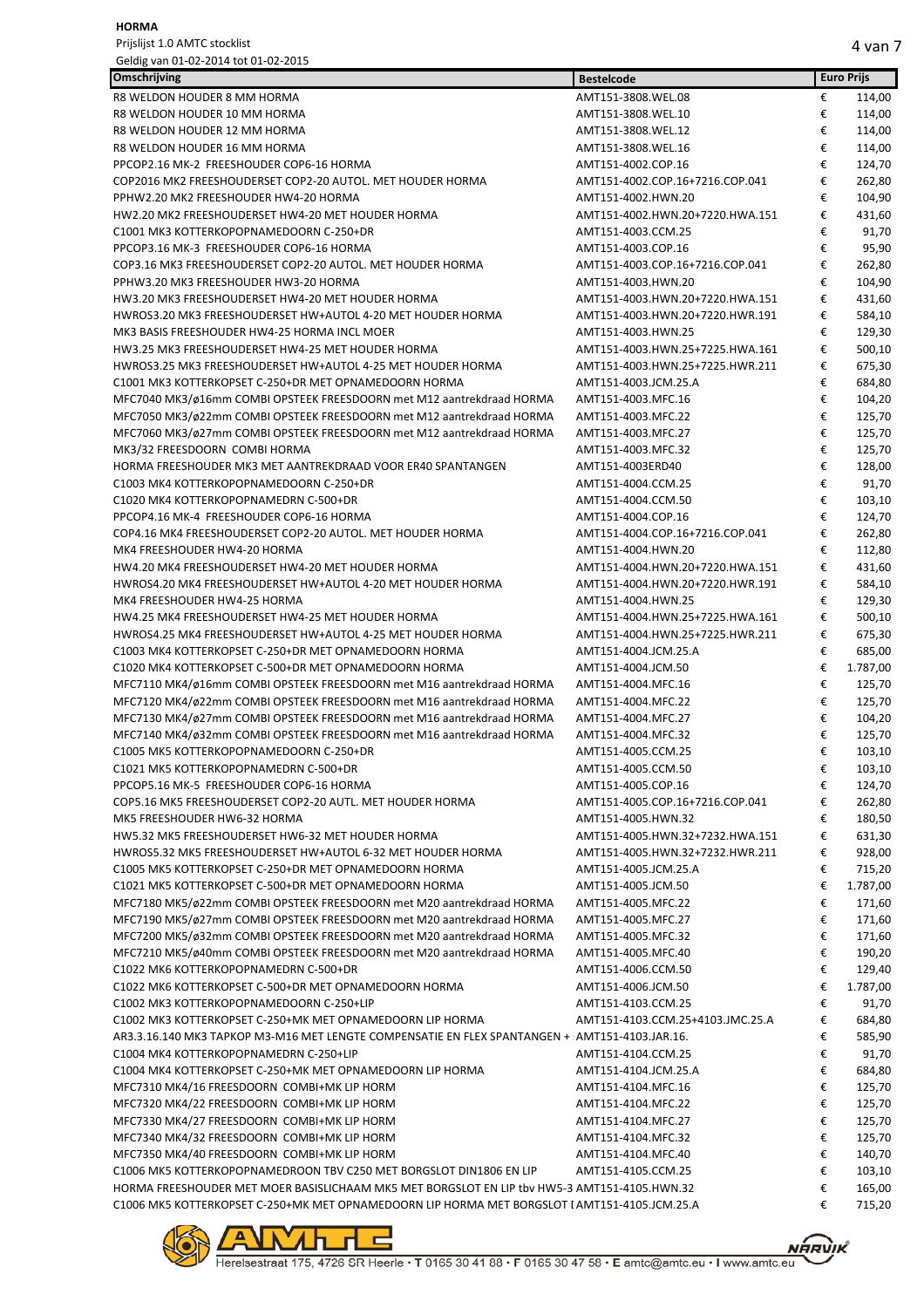Prijslijst 1.0 AMTC stocklist

| Geldig van 01-02-2014 tot 01-02-2015                                                        |                        |   |                   |
|---------------------------------------------------------------------------------------------|------------------------|---|-------------------|
| Omschrijving                                                                                | <b>Bestelcode</b>      |   | <b>Euro Prijs</b> |
| MFC7350 HORMA COMBI OPSTEEK FREESDOORN MK5 ø16mm MET BORGSLOT DIN1806 EI AMT151-4105.MFC.16 |                        | € | 171,60            |
| MFC7360 HORMA COMBI OPSTEEK FREESDOORN MK5 ø22mm MET BORGSLOT DIN1806 EI AMT151-4105.MFC.22 |                        | € | 171,60            |
| MFC7370 HORMA COMBI OPSTEEK FREESDOORN MK5 ø27mm MET BORGSLOT DIN1806 EI AMT151-4105.MFC.27 |                        | € | 171,60            |
| MFC7380 HORMA COMBI OPSTEEK FREESDOORN MK5 ø32mm MET BORGSLOT DIN1806 EI AMT151-4105.MFC.32 |                        | € | 171,60            |
| MFC7390 HORMA COMBI OPSTEEK FREESDOORN MK5 ø40mm MET BORGSLOT DIN1806 EI AMT151-4105.MFC.40 |                        | € | 190,20            |
| RA55500 MK5/MK5 VERLENGHULS 500 MM HORMA MET BORGSLOT DIN1806 EN LIP                        | AMT151-4105.RLA.05.500 | € | 593,10            |
| COPA16/06 SPANTANG 6 MM SCHACHT MET DRAAD HORMA TBV COP16                                   | AMT151-7016.COP.060    | € | 27,80             |
| COPA16/08 SPANTANG 8 MM SCHACHT MET DRAAD HORMA TBV COP16                                   | AMT151-7016.COP.080    | € | 32,30             |
| COPA16/10 SPANTANG 10 MM SCHACHT MET DRAAD HORMA TBV COP16                                  | AMT151-7016.COP.100    | € | 27,80             |
| COPA16/12 SPANTANG 12 MM SCHACHT MET DRAAD HORMA TBV COP16                                  | AMT151-7016.COP.120    | € | 27,80             |
| COPA16/16 SPANTANG 16 MM SCHACHT MET DRAAD HORMA TBV COP16                                  | AMT151-7016.COP.160    | € | 32,30             |
| HWA4.20/03 HW4-20 SPANTANG 3 MM HORMA                                                       | AMT151-7020.HWA.030    | € | 35,00             |
| HWA4.20/04 HW4-20 SPANTANG 4 MM HORMA                                                       | AMT151-7020.HWA.040    | € | 20,90             |
| HWA4.20/05 HW4-20 SPANTANG 5 MM HORMA                                                       | AMT151-7020.HWA.050    | € | 35,00             |
| HWA4.20/06 HW4-20 SPANTANG 6 MM HORMA                                                       | AMT151-7020.HWA.060    | € | 20,90             |
| HWA4.20/07 HW4-20 SPANTANG 7 MM HORMA                                                       | AMT151-7020.HWA.070    | € | 20,90             |
| HWA4.20/08 HW4-20 SPANTANG 8 MM HORMA                                                       | AMT151-7020.HWA.080    | € | 17,10             |
| HWA4.20/09 HW4-20 SPANTANG 9 MM HORMA                                                       | AMT151-7020.HWA.090    | € | 20,90             |
| HWA4.20/10 HW4-20 SPANTANG 10 MM HORMA                                                      | AMT151-7020.HWA.100    | € | 17,10             |
| HWA4.20/11 HW4-20 SPANTANG 11 MM HORMA                                                      | AMT151-7020.HWA.110    | € | 20,90             |
| HWA4.20/12 HW4-20 SPANTANG 12 MM HORMA                                                      | AMT151-7020.HWA.120    | € | 20,90             |
| HWA4.20/13 HW4-20 SPANTANG 13 MM HORMA                                                      | AMT151-7020.HWA.130    | € | 20,90             |
| HWA4.20/14 HW4-20 SPANTANG 14 MM HORMA                                                      | AMT151-7020.HWA.140    | € | 20,90             |
| HWA4.20/15 HW4-20 SPANTANG 15 MM HORMA                                                      | AMT151-7020.HWA.150    | € | 20,90             |
| HWA4.20/16 HW4-20 SPANTANG 16 MM HORMA                                                      | AMT151-7020.HWA.160    | € | 17,10             |
| HWA4.20/18 HW4-20 SPANTANG 18MM HORMA                                                       | AMT151-7020.HWA.180    | € | 20,90             |
| HWA4.20/20 HW4-20 SPANTANG 20 MM HORMA                                                      | AMT151-7020.HWA.200    | € | 20,90             |
| HWE 6-20 SPANTANG 6 MM HORMA                                                                | AMT151-7020.HWB.060    | € | 46,00             |
| HWE 6-20 SPANTANG 7 MM HORMA                                                                | AMT151-7020.HWB.070    | € | 46,00             |
| HWE 6-20 SPANTANG 8 MM HORMA                                                                | AMT151-7020.HWB.080    | € | 46,00             |
| HWE 6-20 SPANTANG 9 MM HORMA                                                                | AMT151-7020.HWB.090    | € | 36,80             |
| HWE 6-20 SPANTANG 10 MM HORMA                                                               | AMT151-7020.HWB.100    | € | 36,80             |
| HWE 6-20 SPANTANG 11 MM HORMA                                                               | AMT151-7020.HWB.110    | € | 36,80             |
| HWE 6-20 SPANTANG 12 MM HORMA                                                               | AMT151-7020.HWB.120    | € | 36,80             |
| HWE 6-20 SPANTANG 13 MM HORMA                                                               | AMT151-7020.HWB.130    | € | 36,80             |
| HWE 6-20 SPANTANG 14 MM HORMA                                                               | AMT151-7020.HWB.140    | € | 36,80             |
| HWE 6-20 SPANTANG 15 MM HORMA                                                               | AMT151-7020.HWB.150    | € | 36,80             |
| HWE 6-20 SPANTANG 16 MM HORMA                                                               | AMT151-7020.HWB.160    | € | 36,80             |
| HWE 6-20 SPANTANG 18 MM HORMA                                                               | AMT151-7020.HWB.180    | € | 36,80             |
| HWE 6-20 SPANTANG 20 MM HORMA                                                               | AMT151-7020.HWB.200    | € | 36,80             |
| HWA.ROS4.20/06 HW-ROS4-20 SPANTANG 6 MM AUTOL. HOR                                          | AMT151-7020.HWR.060    | € | 45,90             |
| HWA.ROS4.20/08 HW-ROS4-20 SPANTANG 8 MM AUTOL. HOR                                          | AMT151-7020.HWR.080    | € | 45,90             |
| HWA.ROS4.20/10 HW-ROS4-20 SPANTANG 10 MM AUTOL. HOR                                         | AMT151-7020.HWR.100    | € | 45,90             |
| HWA.ROS4.20/12 HW-ROS4-20 SPANTANG 12 MM AUTOL. HOR                                         | AMT151-7020.HWR.120    | € | 45,90             |
| HWA.ROS4.20/16 HW-ROS4-20 SPANTANG 16 MM AUTOL. HOR                                         | AMT151-7020.HWR.160    | € | 45,90             |
| HWA.ROS4.20/20 HW-ROS4-20 SPANTANG 20 MM AUTOL. HOR                                         | AMT151-7020.HWR.200    | € | 45,90             |
| HWA4.25/03 HW4-25 SPANTANG 3 MM HORMA                                                       | AMT151-7025.HWA.030    | € | 22,30             |
| HWA4.25/04 HW4-25 SPANTANG 4 MM HORMA                                                       | AMT151-7025.HWA.040    | € | 22,30             |
| HWA4.25/05 HW4-25 SPANTANG 5 MM HORMA                                                       | AMT151-7025.HWA.050    | € | 22,30             |
|                                                                                             | AMT151-7025.HWA.060    | € |                   |
| HWA4.25/06 HW4-25 SPANTANG 6 MM HORMA<br>HWA4.25/07 HW4-25 SPANTANG 7 MM HORMA              | AMT151-7025.HWA.070    | € | 18,30             |
|                                                                                             | AMT151-7025.HWA.080    | € | 22,30             |
| HWA4.25/08 HW4-25 SPANTANG 8 MM HORMA                                                       |                        | € | 22,30             |
| HWA4.25/09 HW4-25 SPANTANG 9 MM HORMA                                                       | AMT151-7025.HWA.090    |   | 22,30             |
| HWA4.25/10 HW4-25 SPANTANG 10 MM HORMA                                                      | AMT151-7025.HWA.100    | € | 18,30             |
| HWA4.25/11 HW4-25 SPANTANG 11 MM HORMA                                                      | AMT151-7025.HWA.110    | € | 22,30             |
| HWA4.25/12 HW4-25 SPANTANG 12 MM HORMA                                                      | AMT151-7025.HWA.120    | € | 22,30             |
| HWA4.25/13 HW4-25 SPANTANG 13 MM HORMA                                                      | AMT151-7025.HWA.130    | € | 22,30             |
| HWA4.25/14 HW4-25 SPANTANG 14 MM HORMA                                                      | AMT151-7025.HWA.140    | € | 22,30             |
| HWA4.25/15 HW4-25 SPANTANG 15 MM HORMA                                                      | AMT151-7025.HWA.150    | € | 22,30             |
| HWA4.25/16 HW4-25 SPANTANG 16 MM HORMA                                                      | AMT151-7025.HWA.160    | € | 22,30             |
| HWA4.25/17 HW4-25 SPANTANG 17 MM HORMA                                                      | AMT151-7025.HWA.170    | € | 32,80             |
| HWA4.25/18 HW4-25 SPANTANG 18 MM HORMA                                                      | AMT151-7025.HWA.180    | € | 22,30             |
| HWA4.25/19 HW4-25 SPANTANG 19 MM HORMA DIN6388 462E                                         | AMT151-7025.HWA.190    | € | 32,80             |
| HWA4.25/20 HW4-25 SPANTANG 20 MM HORMA                                                      | AMT151-7025.HWA.200    | € | 22,30             |
| HWA4.25/25 HW4-25 SPANTANG 25 MM HORMA                                                      | AMT151-7025.HWA.250    | € | 22,30             |
| HWE 6-25 SPANTANG 6 MM HORMA                                                                | AMT151-7025.HWB.060    | € | 50,20             |
| HWE 6-25 SPANTANG 7 MM HORMA                                                                | AMT151-7025.HWB.070    | € | 50,20             |



Herelsestraat 175, 4726 SR Heerle • T 0165 30 41 88 • F 0165 30 47 58 • E amtc@amtc.eu • I www.amtc.eu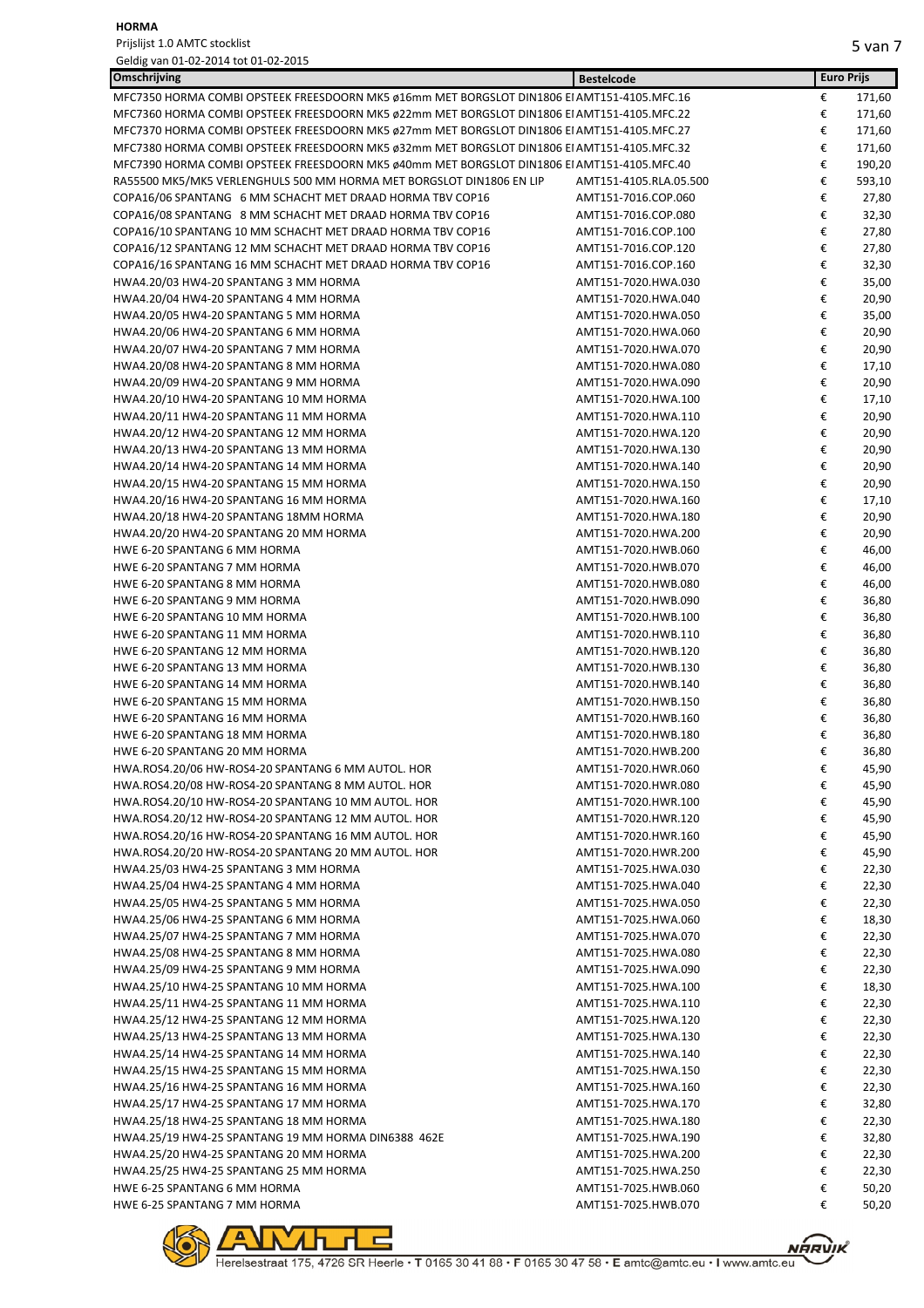| Omschrijving                                                                    | <b>Bestelcode</b>                          |        | <b>Euro Prijs</b> |
|---------------------------------------------------------------------------------|--------------------------------------------|--------|-------------------|
| HWE 6-25 SPANTANG 8 MM HORMA                                                    | AMT151-7025.HWB.080                        | €      | 50,20             |
| HWE 6-25 SPANTANG 9 MM HORMA                                                    | AMT151-7025.HWB.090                        | €      | 38,50             |
| HWE 6-25 SPANTANG 10 MM HORMA                                                   | AMT151-7025.HWB.100                        | €      | 38,50             |
| HWE 6-25 SPANTANG 11 MM HORMA                                                   | AMT151-7025.HWB.110                        | €      | 38,50             |
| HWE 6-25 SPANTANG 12 MM HORMA                                                   | AMT151-7025.HWB.120                        | €      | 38,50             |
| HWE 6-25 SPANTANG 13 MM HORMA                                                   | AMT151-7025.HWB.130                        | €      | 38,50             |
| HWE 6-25 SPANTANG 14 MM HORMA                                                   | AMT151-7025.HWB.140                        | €      | 38,50             |
| HWE 6-25 SPANTANG 15 MM HORMA                                                   | AMT151-7025.HWB.150                        | €      | 38,50             |
| HWE 6-25 SPANTANG 16 MM HORMA                                                   | AMT151-7025.HWB.160                        | €      | 38,50             |
| HWE 6-25 SPANTANG 18 MM HORMA                                                   | AMT151-7025.HWB.180                        | €      | 38,50             |
| HWE 6-25 SPANTANG 20 MM HORMA                                                   | AMT151-7025.HWB.200                        | €      | 38,50             |
| HWE 6-25 SPANTANG 22 MM HORMA                                                   | AMT151-7025.HWB.220                        | €      | 45,10             |
| HWA.ROS4.25/06 HW-ROS4-25 SPANTANG 6 MM AUTOL. HOR                              | AMT151-7025.HWR.060                        | €      | 48,10             |
| HWA.ROS4.25/08 HW-ROS4-25 SPANTANG 8 MM AUTOL. HOR                              | AMT151-7025.HWR.080                        | €      | 48,10             |
| HWA.ROS4.25/10 HW-ROS4-25 SPANTANG 10 MM AUTOL. HOR                             | AMT151-7025.HWR.100                        | €      | 48,10             |
| HWA.ROS4.25/12 HW-ROS4-25 SPANTANG 12 MM AUTOL. HOR                             | AMT151-7025.HWR.120                        | €      | 48,10             |
| HWA.ROS4.25/16 HW-ROS4-25 SPANTANG 16 MM AUTOL. HOR                             | AMT151-7025.HWR.160                        | €      | 48,10             |
| HWA.ROS4.25/20 HW-ROS4-25 SPANTANG 20 MM AUTOL. HOR                             | AMT151-7025.HWR.200                        | €      | 48,10             |
| HWA.ROS4.25/25 HW-ROS4-25 SPANTANG 25 MM AUTOL. HOR                             | AMT151-7025.HWR.250                        | €      | 48,10             |
| COPA32/20 SPANTANG 20 MM SCHACHT MET DRAAD HORMA TBV COP32                      | AMT151-7032.COP.200                        | €      | 68,60             |
| COPA32/25 SPANTANG 25 MM SCHACHT MET DRAAD HORMA TBV COP32                      | AMT151-7032.COP.250                        | €      | 68,60             |
| COPA32/32 SPANTANG 32 MM SCHACHT MET DRAAD HORMA TBV COP32                      | AMT151-7032.COP.320                        | €      | 68,60             |
| HWA6.32/06 HW6-32 SPANTANG 6 MM HORMA                                           | AMT151-7032.HWA.060                        | €      | 29,10             |
| HWA6.32/07 HW6-32 SPANTANG 7 MM HORMA                                           | AMT151-7032.HWA.070                        | €      | 29,10             |
| HWA6.32/08 HW6-32 SPANTANG 8 MM HORMA                                           | AMT151-7032.HWA.080                        | €<br>€ | 29,10             |
| HWA6.32/09 HW6-32 SPANTANG 9 MM HORMA<br>HWA6.32/10 HW6-32 SPANTANG 10 MM HORMA | AMT151-7032.HWA.090<br>AMT151-7032.HWA.100 | €      | 29,10<br>29,10    |
| HWA6.32/11 HW6-32 SPANTANG 11 MM HORMA                                          | AMT151-7032.HWA.110                        | €      | 29,10             |
| HWA6.32/12 HW6-32 SPANTANG 12 MM HORMA                                          | AMT151-7032.HWA.120                        | €      | 29,10             |
| HWA6.32/13 HW6-32 SPANTANG 13 MM HORMA                                          | AMT151-7032.HWA.130                        | €      | 29,10             |
| HWA6.32/14 HW6-32 SPANTANG 14 MM HORMA                                          | AMT151-7032.HWA.140                        | €      | 29,10             |
| HWA6.32/15 HW6-32 SPANTANG 15 MM HORMA                                          | AMT151-7032.HWA.150                        | €      | 29,10             |
| HWA6.32/16 HW6-32 SPANTANG 16 MM HORMA                                          | AMT151-7032.HWA.160                        | €      | 29,10             |
| HWA6.32/17 HW6-32 SPANTANG 17 MM HORMA                                          | AMT151-7032.HWA.170                        | €      | 29,10             |
| HWA6.32/18 HW6-32 SPANTANG 18 MM HORMA                                          | AMT151-7032.HWA.180                        | €      | 29,10             |
| HWA6.32/20 HW6-32 SPANTANG 20 MM HORMA                                          | AMT151-7032.HWA.200                        | €      | 29,10             |
| HWA6.32/25 HW6-32 SPANTANG 25 MM HORMA                                          | AMT151-7032.HWA.250                        | €      | 29,10             |
| HWA6.32/32 HW6-32 SPANTANG 32 MM HORMA                                          | AMT151-7032.HWA.320                        | €      | 29,10             |
| HWE 6-32 SPANTANG 4 MM HORMA                                                    | AMT151-7032.HWB.040                        | €      | 54,40             |
| HWE 6-32 SPANTANG 6 MM HORMA                                                    | AMT151-7032.HWB.060                        | €      | 54,40             |
| HWE 6-32 SPANTANG 7 MM HORMA                                                    | AMT151-7032.HWB.070                        | €      | 54,40             |
| HWE 6-32 SPANTANG 8 MM HORMA                                                    | AMT151-7032.HWB.080                        | €      | 54,40             |
| HWE 6-32 SPANTANG 9 MM HORMA                                                    | AMT151-7032.HWB.090                        | €      | 54,40             |
| HWE 6-32 SPANTANG 10 MM HORMA                                                   | AMT151-7032.HWB.100                        | €      | 43,90             |
| HWE 6-32 SPANTANG 11 MM HORMA                                                   | AMT151-7032.HWB.110                        | €      | 43,90             |
| HWE 6-32 SPANTANG 12 MM HORMA                                                   | AMT151-7032.HWB.120                        | €      | 43,90             |
| HWE 6-32 SPANTANG 13 MM HORMA                                                   | AMT151-7032.HWB.130                        | €      | 43,90             |
| HWE 6-32 SPANTANG 14 MM HORMA                                                   | AMT151-7032.HWB.140                        | €      | 43,90             |
| HWE 6-32 SPANTANG 15 MM HORMA                                                   | AMT151-7032.HWB.150                        | €      | 43,90             |
| HWE 6-32 SPANTANG 16 MM HORMA                                                   | AMT151-7032.HWB.160                        | €      | 43,90             |
| HWE 6-32 SPANTANG 18 MM HORMA                                                   | AMT151-7032.HWB.180                        | €      | 43,90             |
| HWE 6-32 SPANTANG 20 MM HORMA                                                   | AMT151-7032.HWB.200                        | €      | 43,90             |
| HWE 6-32 SPANTANG 25 MM HORMA                                                   | AMT151-7032.HWB.250                        | €      | 43,90             |
| HWE 6-32 SPANTANG 32 MM HORMA                                                   | AMT151-7032.HWB.320                        | €      | 43,90             |
| T-COP16 MOER VOOR COP16 FREESHOUDER                                             | AMT151-74COP16                             | €      | 40,00             |
| OPSLUITMOER M30x1,5mm rechts TBV HOR. FREESAS ø32mm Dø47 L32mm HORMA            | AMT151-74EJE32                             | €      | 39,30             |
| GELAGERDE SPANTANGHOUDER MOER HW 20 HOUDER                                      | AMT151-74HWB20                             | €      | 57,50             |
| <b>GELAGERDE SPANTANGHOUDER MOER HW25 HOUDER</b>                                | AMT151-74HWB25                             | €      | 58,10             |
| SPANTANGHOUDER MOER                                                             | AMT151-74HWN25                             | €      | 32,90             |
| MEENEEMRING T.B.V OPSTEEKDOORN MF16 HORMA                                       | AMT151-AMC16                               | €      | 32,10             |
| MEENEEMRING T.B.V OPSTEEKDOORN MF27 HORMA                                       | AMT151-AMC27                               | €      | 36,40             |
| MEENEEMRING T.B.V OPSTEEKDOORN MF32 HORMA                                       | AMT151-AMC32                               | €      | 37,90             |
| HORMA TAPKOP B16 M3-M16                                                         | AMT151-AR.B16.3.16.165                     | €      | 449,30            |
| HORMA TAPKOP M3-M10                                                             | AMT151-AR3.3.10.140                        | €      | 442,50            |
| HORMA TAPKOP M3-M10 B16 OPN.                                                    | AMT151-B16AR3.10.165                       | €      | 487,90            |
| ISO30 SPANTANG DIR.OPN. 08MM HORMA                                              | AMT151-C007/30.08                          | €<br>€ | 40,00             |
| ISO30 SPANTANG DIR.OPN. 13MM HORMA                                              | AMT151-C007/30.13                          |        | 40,00             |